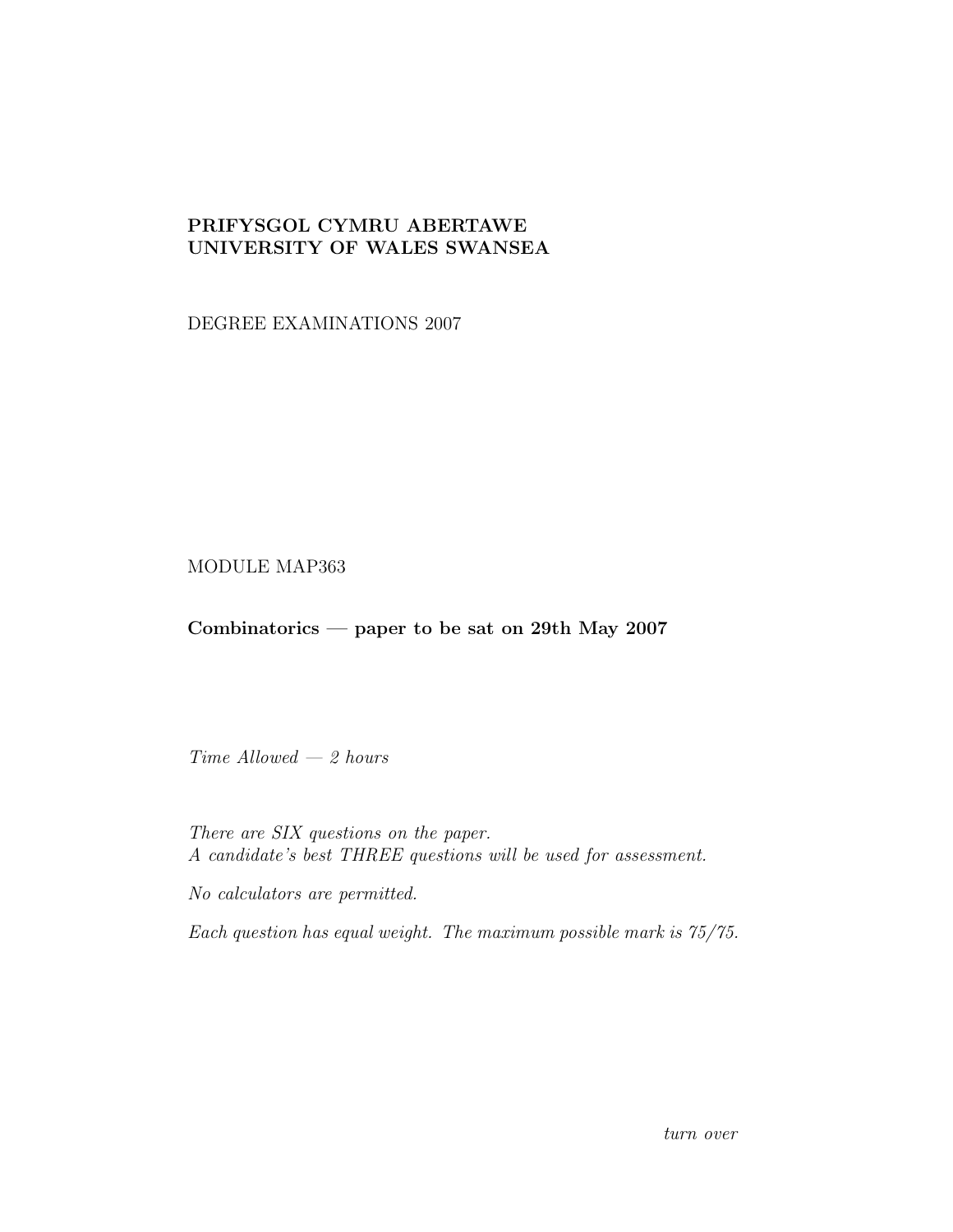1. Let G be a connected graph with vertex set V and edge list  $E$ .

Define the *degree* of a vertex  $x \in V$ . What does it mean to say that  $(x_0, x_1, \ldots, x_m)$  is a trail in G? What is the length of this trail? When is this trail  $closed$ ? What does it mean to say that  $G$  has an Eulerian trail? [6 Marks]

State without proof a necessary and sufficient condition in terms of vertex degrees for  $G$  to have a closed Eulerian trail. [3 Marks]

Using this result, prove that if  $G$  has exactly two vertices of odd degree, say x and y, then G has an Eulerian trail. Where must this trail start and finish? [6 Marks]

Show that G has an even number of vertices of odd degree. [The Handshaking Theorem may be assumed provided it is clearly stated.] [5 Marks]

For each of the graphs below find with proof the minimum number of continuous pen-strokes required to draw it.



[5 Marks]

2. (a) What is meant by a closed path in a graph? What does it mean to say that a graph is connected? What does it mean to say that a graph is simple? What does it mean to say that a simple graph is a *tree?*  $[5 \text{ Marks}]$ 

(b) Prove that a tree on n vertices has exactly  $n-1$  edges. [9 Marks]

(c) Show that, up to isomorphism, there are just 2 different trees with 4 vertices. [4 Marks]

(d) Draw all connected simple graphs on 4 vertices with exactly 4 edges. How many such graphs are there (up to isomorphism)? [7 Marks]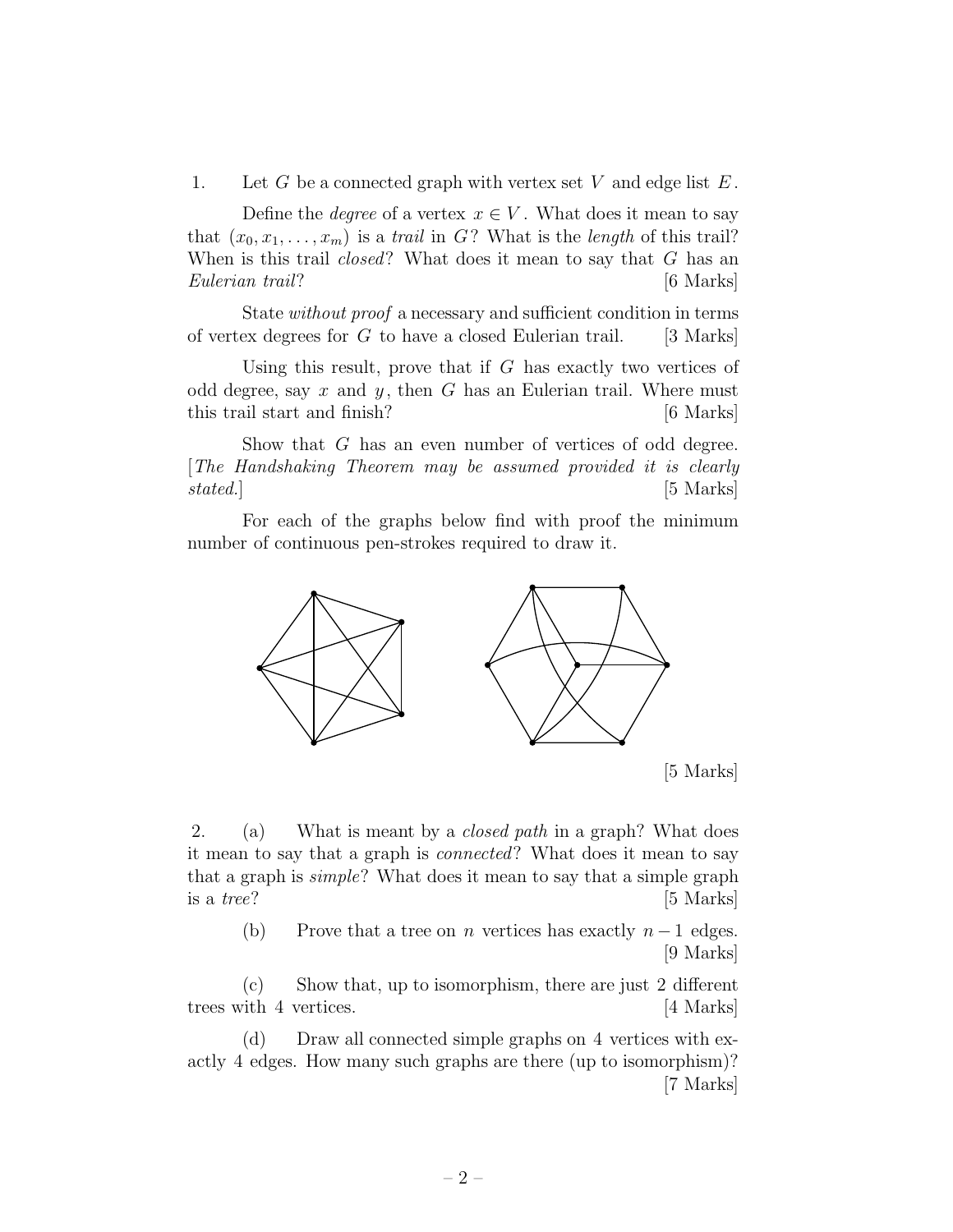3. What does it mean to say that a simple graph is planar? What is meant by a face of a planar graph? [4 Marks]

State and prove Euler's formula relating the number of vertices, edges and faces of a simple planar graph. [10 Marks]

[You may assume the result of  $Q_2(b)$ , that a tree on n vertices has exactly  $n-1$  edges.]

Prove that the graph below is not planar.



[7 Marks]

Now let  $K_{m,n}$  be the complete bipartite graph on two sets of sizes m and n. Explain why the last result shows that if  $m \ge n \ge 3$ then  $G$  is not planar.  $[4 \text{ Marks}]$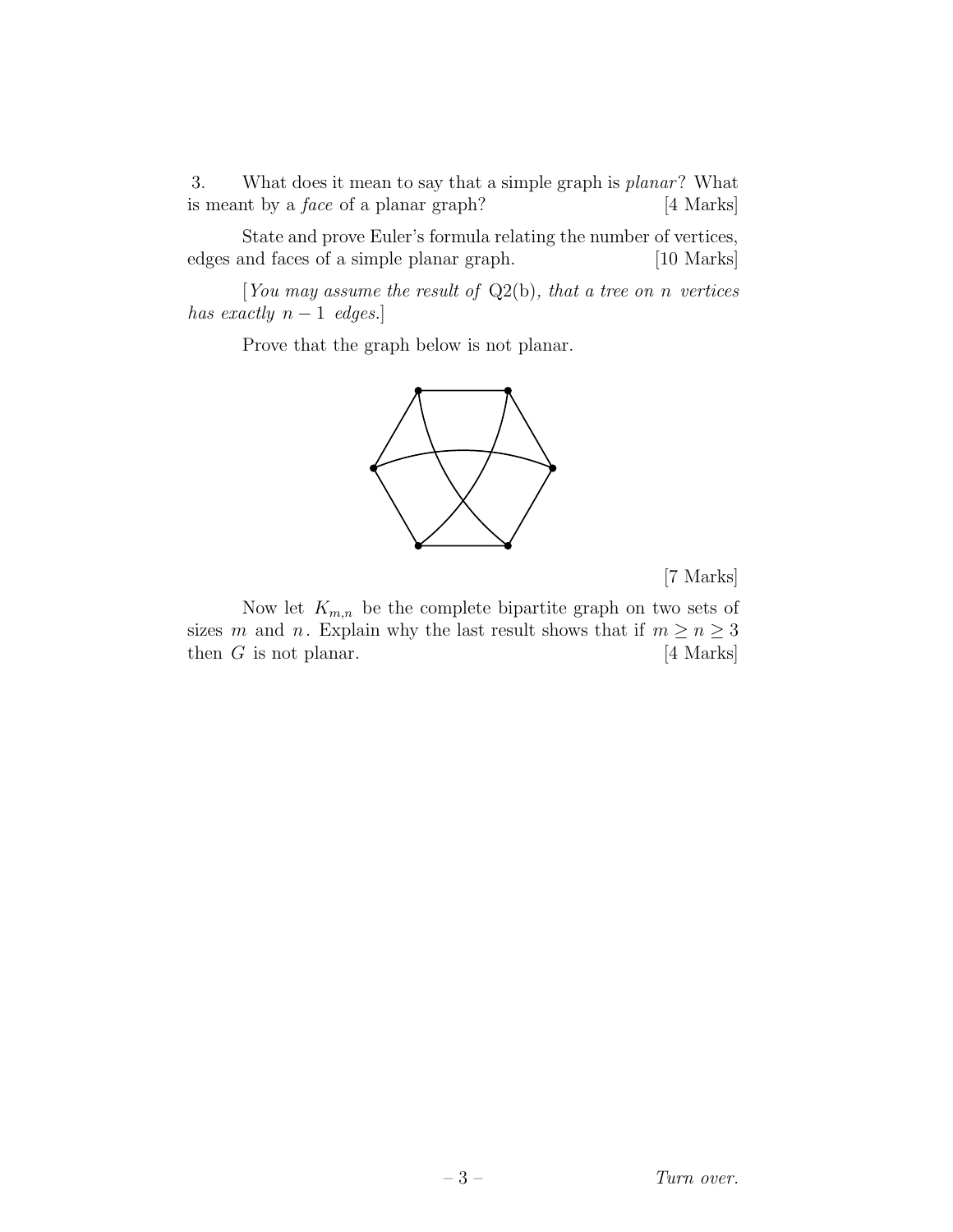4. Let N be a network with vertex set V and edge set  $E$ . Write  $c(x, y)$  for the capacity of the edge  $(x, y) \in E$ . Let  $s \in V$  be the source vertex and let  $t \in V$  be the target vertex

(a) What is meant by a cut  $(S, T)$  of N? Define the *capacity* of the cut  $(S, T)$ . [3 Marks]

(b) What does it mean to say that  $f$  is a flow in  $N$ ? Define the value of  $f$ . [4 Marks]

(c) Prove the the value of any flow from  $s$  to  $t$  is less than or equal to the capacity of any cut of  $N$ . [8 Marks]

(d) Find with proof the maximal flow value in the network below. [10 Marks]



(The numbers show the capacities of the edges.)